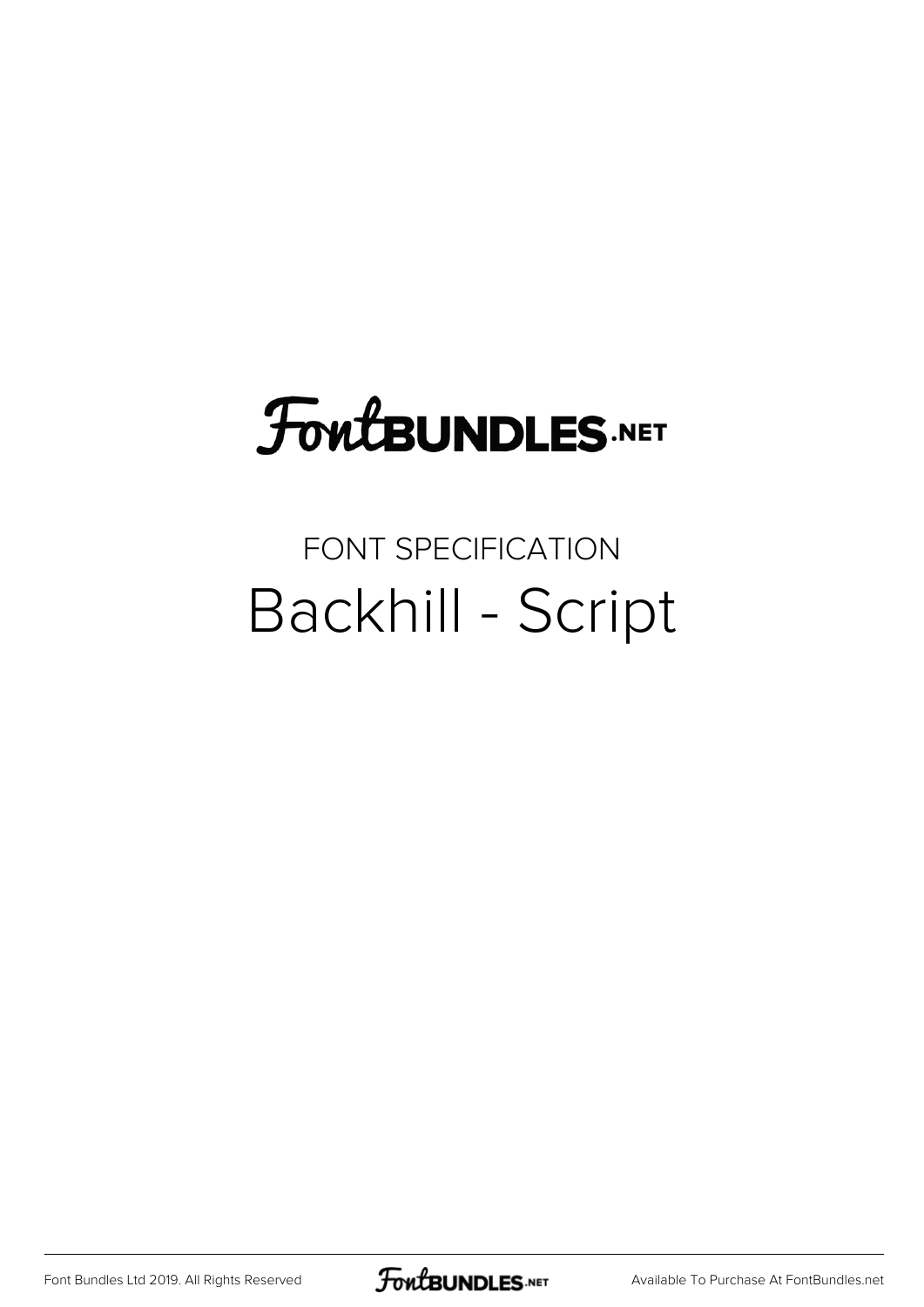## Backhill - Regular

**Uppercase Characters** 

ABODEFGHIJKLMMOPQ RSTUVWXYZ

Lowercase Characters

abcdefghijklmnopqrstuuwx

 $43$ 

**Numbers** 

0123456789

Punctuation and Symbols

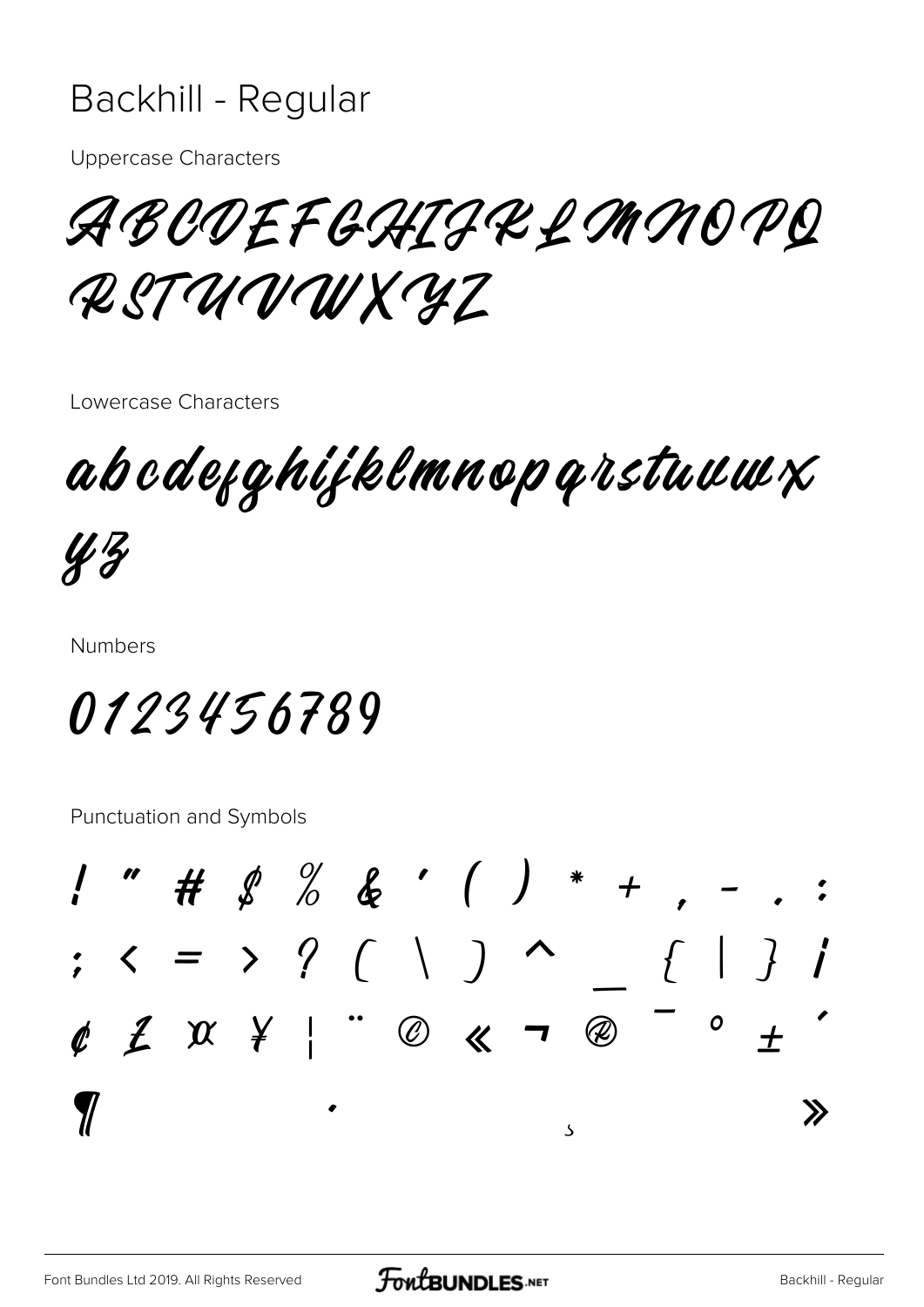À Á Â Ã Ä Å Æ Ç È É Ê Ë Ì Í Î Ï Ð Ñ  $\dot{\mathcal{O}}$   $\dot{\mathcal{O}}$   $\ddot{\mathcal{O}}$   $\ddot{\mathcal{O}}$   $\ddot{\mathcal{O}}$   $\times$   $\dot{\mathcal{O}}$   $\dot{\mathcal{U}}$   $\dot{\mathcal{U}}$ Û Ü Ý à á â ã ä å æ ç è é ê ë ì í î  $\ddot{\mathbf{c}}$   $\ddot{\mathbf{a}}$   $\dot{\mathbf{c}}$   $\ddot{\mathbf{c}}$   $\ddot{\mathbf{c}}$   $\ddot{\mathbf{c}}$   $\ddot{\mathbf{c}}$   $\ddot{\mathbf{c}}$   $\ddot{\mathbf{c}}$   $\ddot{\mathbf{c}}$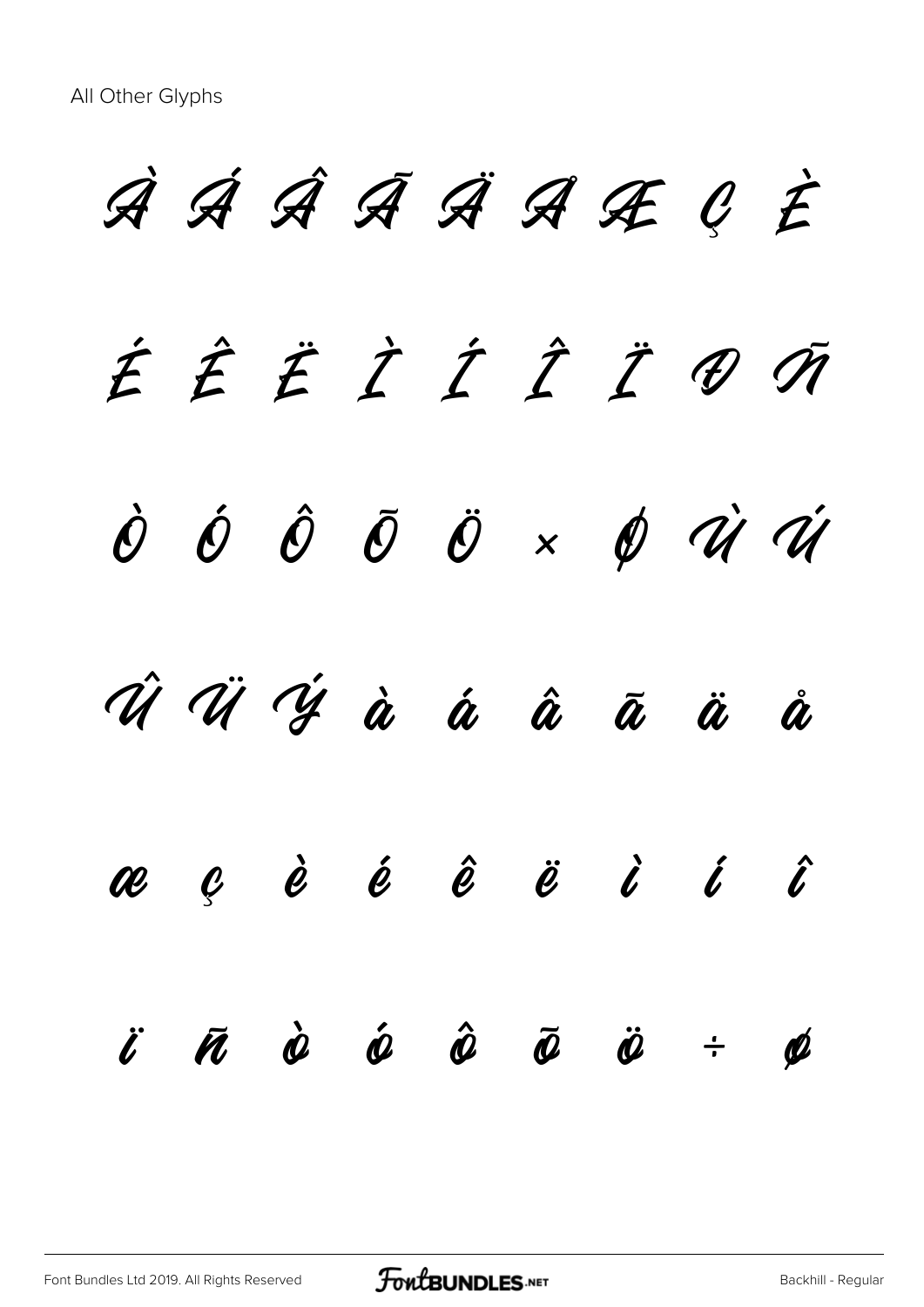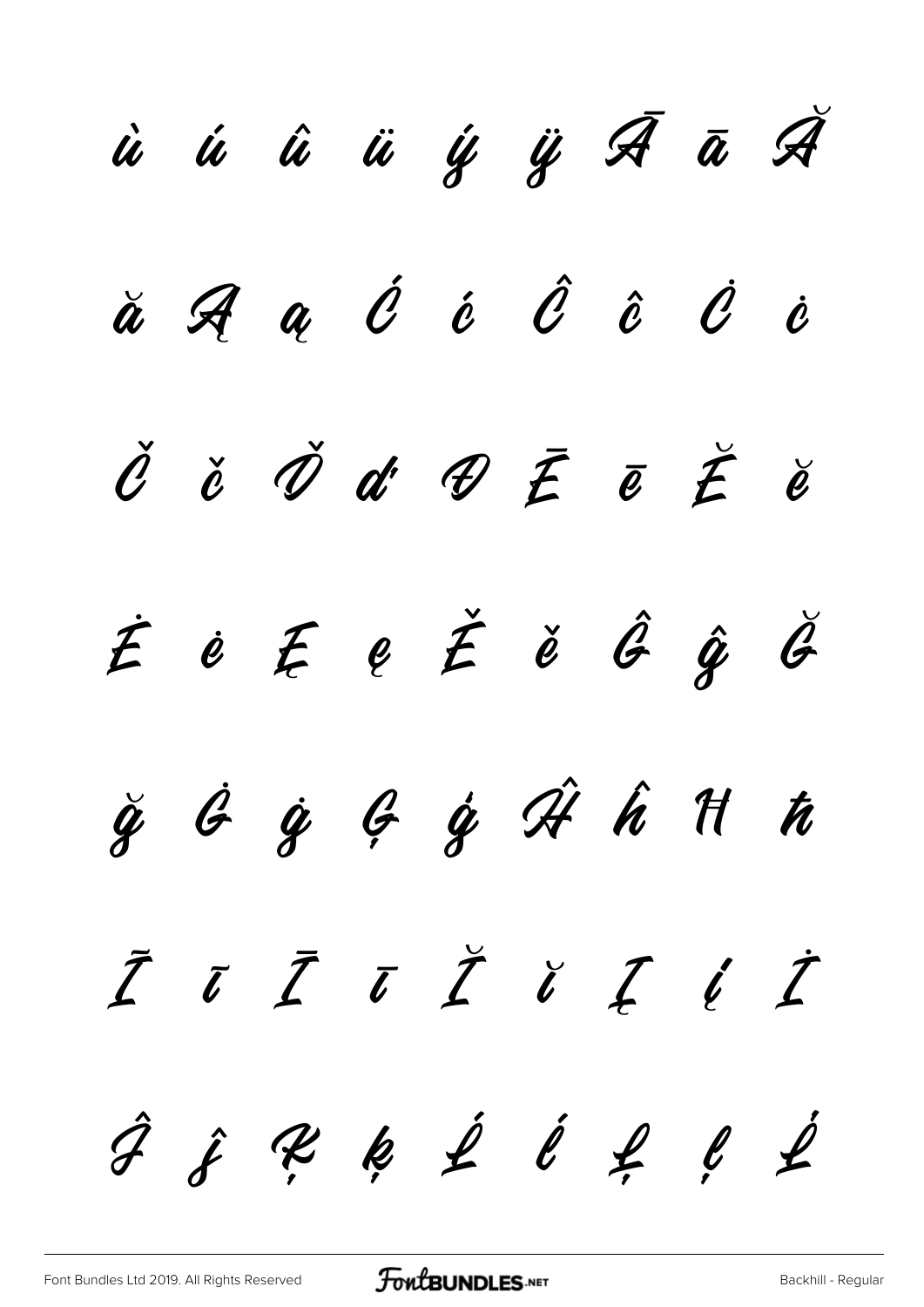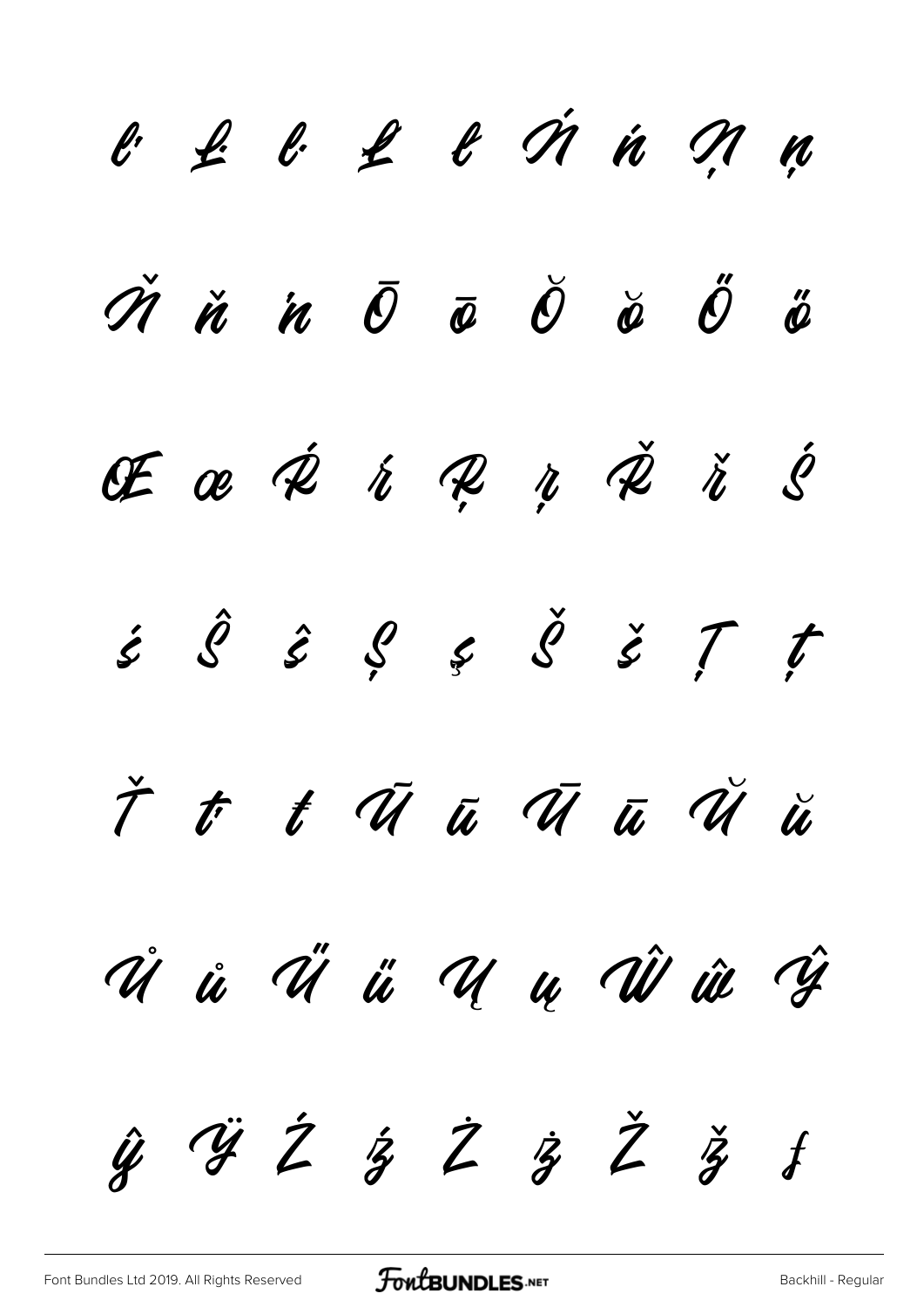$A$   $\neq$   $B$   $\neq$   $C$   $\neq$  $\overline{\phantom{a}}$  $\overline{\mathbf{v}}$ " AÌ ùc Ái úc  $\bullet$  0  $\overline{c}$ W iii Y y  $\overline{\phantom{a}}$   $\overline{\phantom{a}}$  $\overline{ }$  $\%$  $\qquad \qquad r \qquad \uparrow \qquad \qquad \bullet \qquad \ldots$  $\boldsymbol{\mu}$  $\frac{1}{2}$  $12$  $\sum$  $\leq$  $\neq$  $\qquad \qquad$  $\geq a$  b c d e f h  $\boldsymbol{q}$  $i$  j k l m n o p  $\boldsymbol{q}$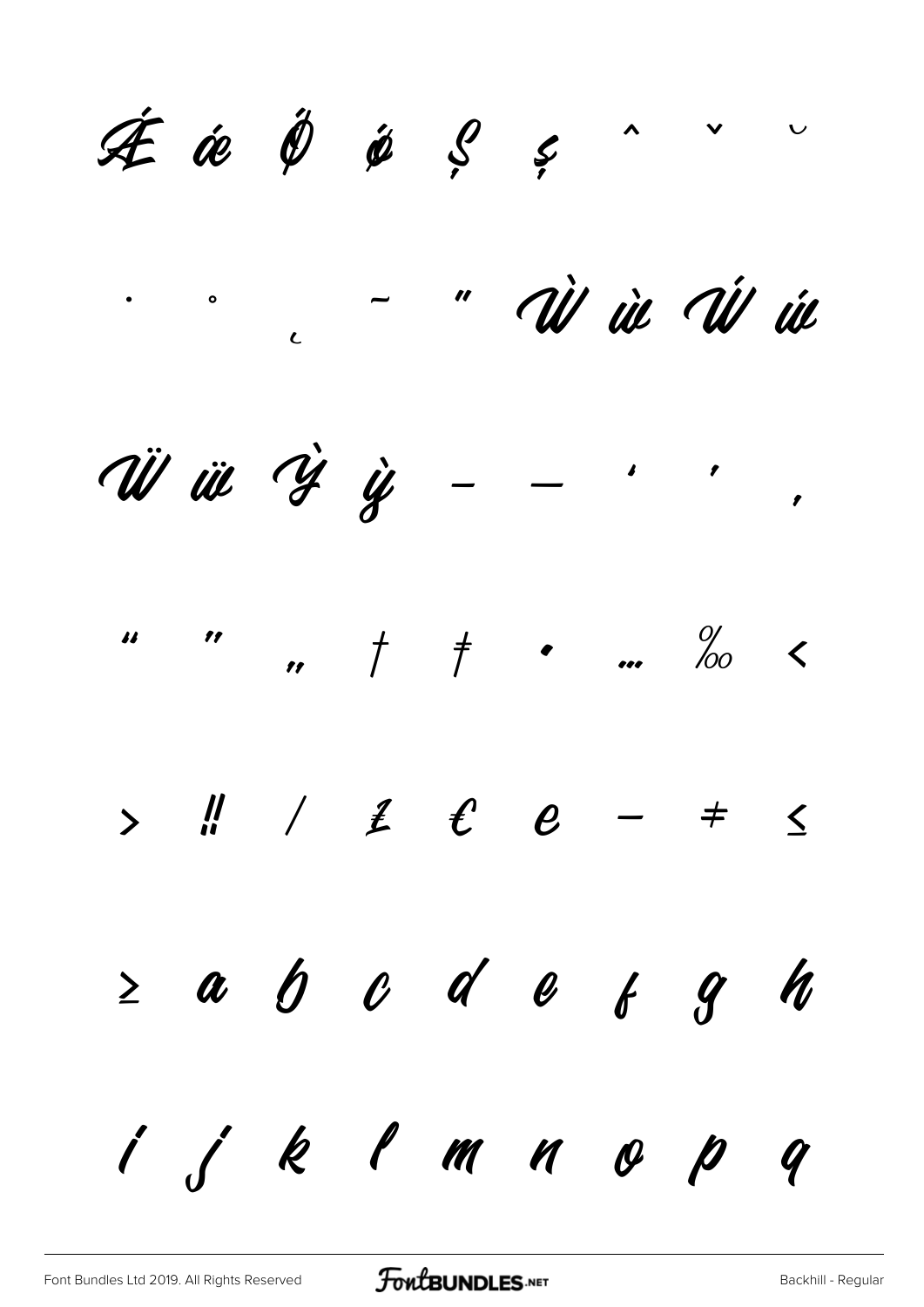1 s t u v w x y z a c d g h j g l m n v t u v w y z d h k m n n t v w b d J g h j k l g t  $-435$  df  $-444$  $r_g$   $r_g$   $g$   $r_g$   $r_g$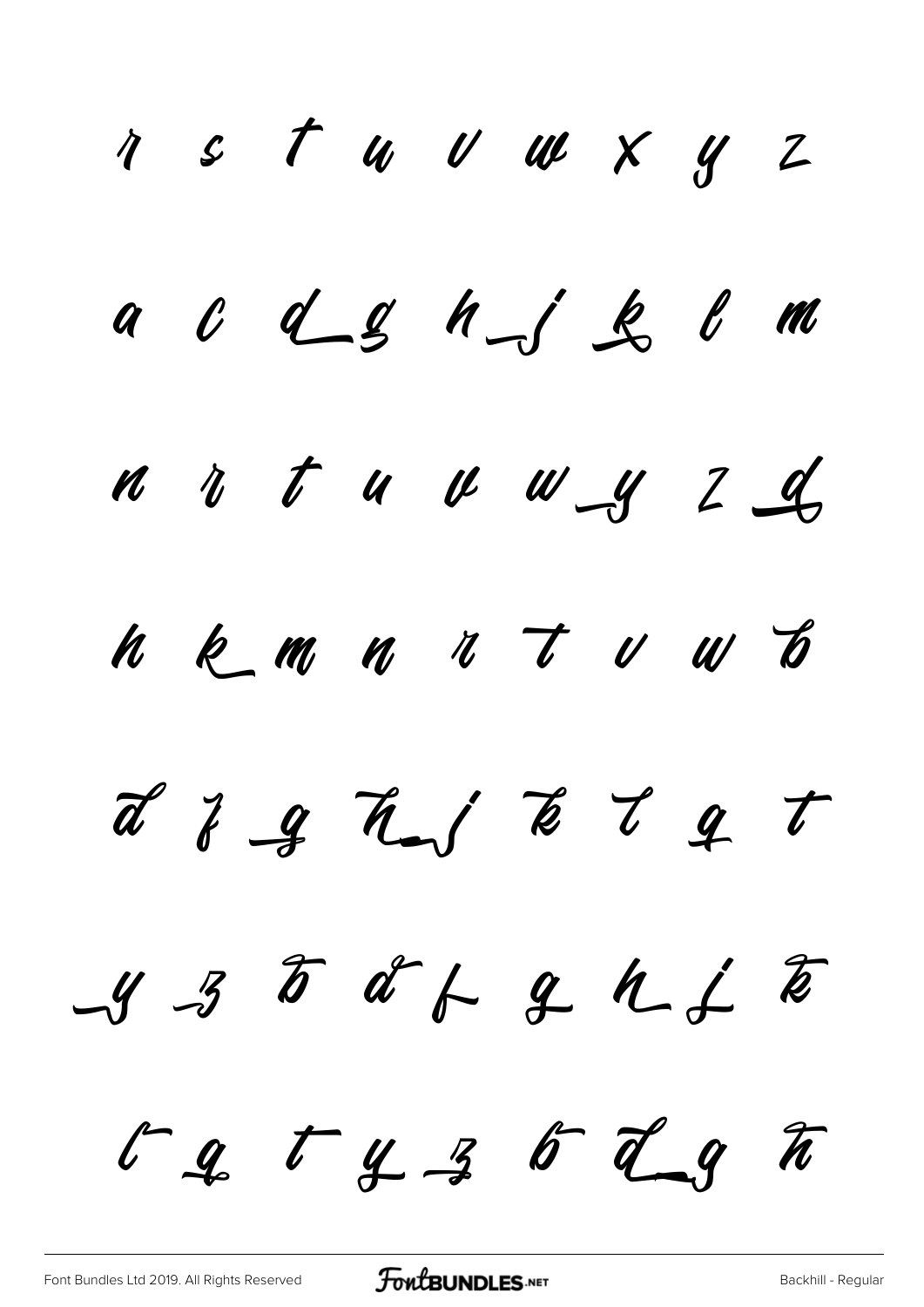